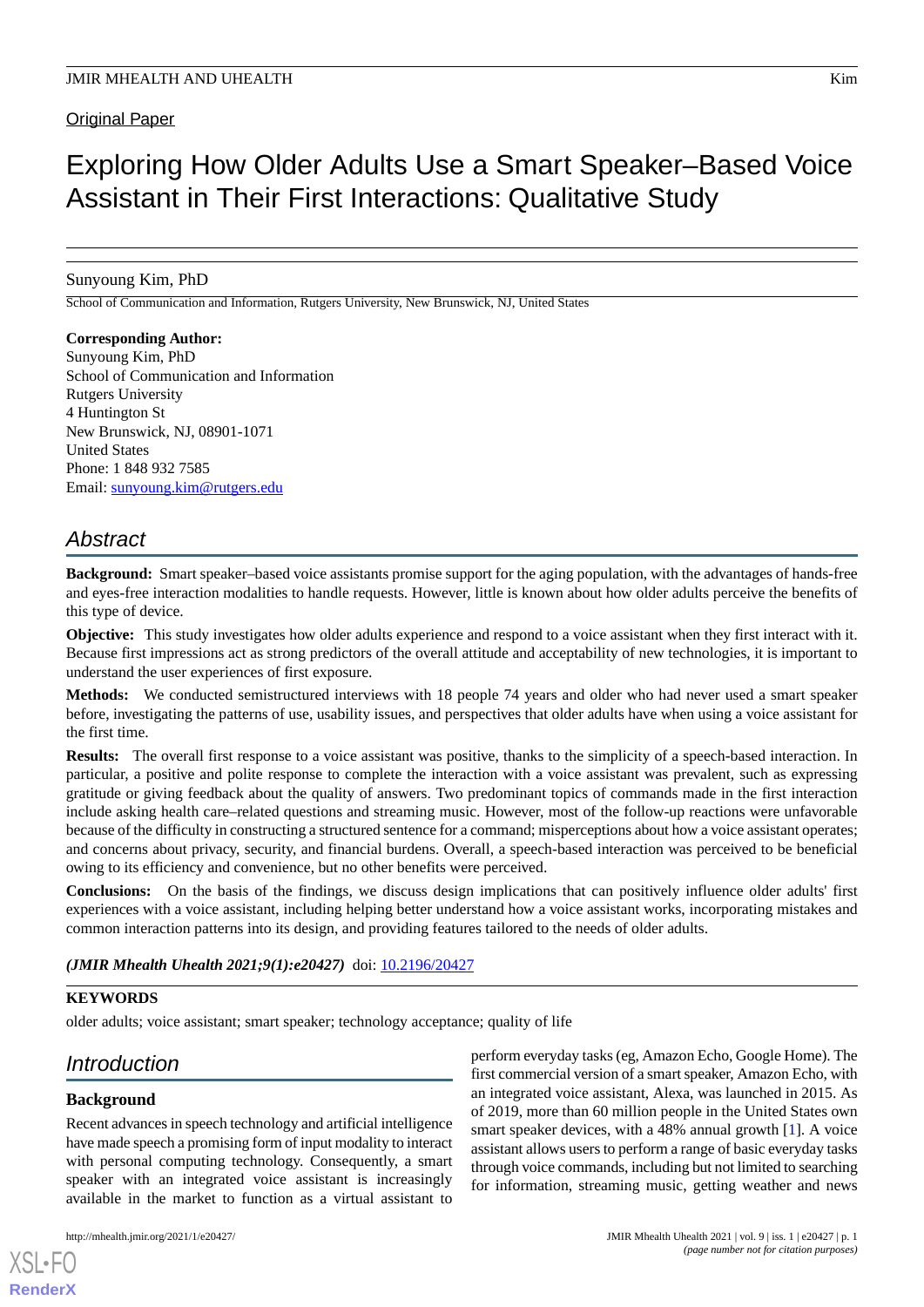updates, ordering groceries, and sending and receiving text messages.

As the worldwide population is aging and countries are facing ongoing challenges in caring for their aging population, there has been increased awareness and interest in the potential of smart speaker–based voice assistants to support older adults for their health and independence [[2\]](#page-9-1). Although a voice assistant holds great promise to support older adults through its simple speech-based interaction modality, little is known about how older adults perceive and respond to the idea of talking to a device that does not have a graphical user interface. Researchers have recently begun to investigate older adults' use of a voice assistant, but with few exceptions [\[3](#page-9-2)], they produce preliminary or interim reports [\[2](#page-9-1),[4](#page-9-3)[,5](#page-9-4)].

As a first step toward gaining insights into the perspective and use of voice assistants among older adults, this paper investigates novice older users' first impressions of voice assistants. Since first impressions act as strong predictors of overall attitudes toward new technologies [[6\]](#page-9-5), it is important to understand how older adults perceive and respond to a voice assistant when first exposed to it. Through interviews with 18 people aged 74 years and above who had never used a smart speaker, we investigated how older adults interact with a voice assistant in their first use. Specifically, we aimed to answer the following research questions:

- 1. What usage patterns do older adults have in their first interactions with a voice assistant?
- 2. What challenges do older adults face when using a voice assistant for the first time?
- 3. What first impressions do older adults have with a voice assistant?

By answering these questions, we aim to provide insights into the design of a voice assistant that can form a positive first impression among older adults to improve its acceptance and adoption as well as meeting the needs for quality of later life.

The notion of a voice-controlled system has been framed in many different ways, such as a virtual assistant, embodied conversational agent, intelligent personal agent, autonomous agent, or avatar [\[7](#page-9-6)]. Throughout this paper, we use the term *voice assistant* to encompass the above terminology and to specifically refer to voice assistants on smart speakers.

#### **Older Adults and Technology Acceptance**

Although new technologies are increasingly being introduced to revolutionize aging in place, the actual acceptance of these technologies is still low [[8\]](#page-9-7). Thus, much effort has been devoted to identifying factors that influence older adults' use of technology [\[4](#page-9-3),[9](#page-9-8)[,10](#page-9-9)]. The most commonly identified barriers come in the form of aging-related declines [\[11](#page-10-0)]. For instance, the small size and low contrast of buttons on a mobile display have a significant negative influence on interaction performance [[5\]](#page-9-4). Another common barrier is related to psychological and mental obstacles, such as negative cognitive perception [[3\]](#page-9-2), technophobia [\[12](#page-10-1)], and lack of self-efficacy [[4](#page-9-3)]. Older adults especially tend to refuse a new technology due to perceived effort associated with learning [[13\]](#page-10-2) or lack of perceived usefulness [\[14](#page-10-3)]. As such, several physical and psychological

factors were found to have a significant influence on older adults' technology acceptance.

#### **Research on Voice Assistants**

In recent years, there has been a growing interest within the human-computer interaction community in understanding people's experiences with voice assistants. Among several, one stream of research has focused on exploring the use of voice assistants in various contexts, such as different locations [\[15](#page-10-4),[16\]](#page-10-5) or tasks [[17](#page-10-6)[,18](#page-10-7)]. Another stream of research has focused on investigating factors that constitute an effective conversation with voice assistants, either through personification [[8\]](#page-9-7) or using conversational cues [[18\]](#page-10-7). Some researchers, however, argued that user experiences with voice assistants remain disappointing due to a lack of human-like conversational capabilities [[19\]](#page-10-8). Although existing voice assistants are being called *conversational* agents, promising to enable human-like conversation with a device, they are in fact not truly conversational in nature. Instead, simple and constrained request-response structures are the norm, rarely including a realistic dialog [[20\]](#page-10-9). Lastly, research has explored the utility and usability of voice assistants as an assistive technology [[21,](#page-10-10)[22\]](#page-10-11). In particular, researchers are increasingly recognizing the potential that voice assistants can offer in the aging society [[5](#page-9-4)[,23](#page-10-12)], exploring application areas to facilitate voice assistants to support older adults [[24](#page-10-13)[,25](#page-10-14)]. This paper contributes to this emerging body of literature by specifically investigating the first reactions that older adults have to voice assistants.

# **Benefits and Challenges of Voice Assistant Use in Older Adult**

Voice assistants allow users to interact with it in a universally understood form of interaction modality, speech. Thus, they are deemed to be simple and easy for older adults to use [[26\]](#page-10-15). However, several challenges exist that prevent older adults from interacting with voice assistants [[5](#page-9-4)]. One problem is associated with hearing loss, a common physical complaint in older adults [[27\]](#page-10-16). Because older adults using hearing aids often cannot cope with high levels of ambient noise or have difficulty processing a dialog without contextual information, hearing loss imposes a significant challenge to the use of voice assistants for many of them. Another problem stems from a lack of understanding of the actual expectations and needs of older adults in using voice assistants. Designers are usually considerably younger and may not know about the physical and psychological aspects of aging and have grown up using more advanced technologies than older adults [[28\]](#page-10-17). These problems are important factors to investigate before designing a new system meant to be adaptive and responsive to the perspectives and expectations of older adults. The crucial question is whether a voice assistant is designed to be suitable for older adults. Although researchers have increasingly focused on various usability aspects of voice assistants, relatively less effort has been made to understand them from the perspectives of older adults.

 $XS$ -FO **[RenderX](http://www.renderx.com/)**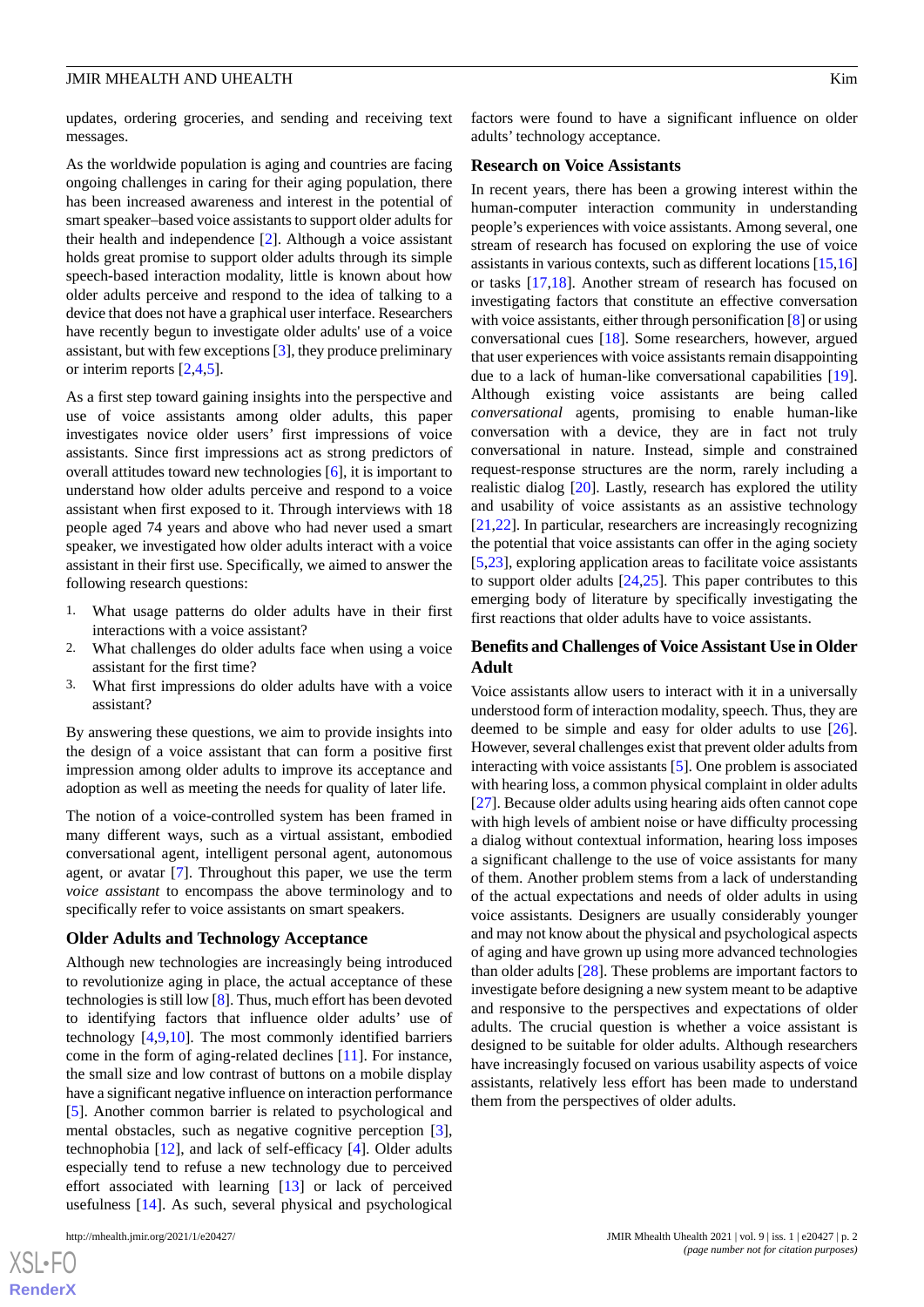# *Methods*

### **Participants**

For participant recruitment, we first contacted a local assisted-living facility located in the greater New York area. We visited the facility and explained the purpose of the study to the manager. Upon their approval, we posted a recruitment flyer in the lobby. Two recruitment criteria were age over 65 years and had no prior experience with a voice assistant. In total, we recruited 18 participants (n=11, 61% females and n=7, 39% males; mean age 79, range 74-91, SD 4.5 years; [Table 1](#page-2-0)). A total of 2 (11%) participants were wearing a hearing aid but did not have any problems with having a conversation. Other than

this, no other specific health concerns were reported. Almost all participants (n=16, 89%) were widows or widowers, living in one-person rooms. The other 2 participants were a couple living in a 2-person room. The average length of residency in the facility was 2.3 years (Min=9 months, max=4 years, SD 1.2). All participants said that they were familiar with personal computers, tablets, and smartphones, and 17% (n=3) participants said that they had seen a smart speaker in their children's homes but had never used it. Seven participants owned a tablet, and all participants reported regularly using a computer for information search and email. We recruited participants from an assisted-living facility for convenience of recruitment. The study protocol was reviewed and approved by the institutional review board.

<span id="page-2-0"></span>**Table 1.** Participants' demographics.

| Participant ID | Age (years) | Gender              |
|----------------|-------------|---------------------|
| P1             | 74          | Female              |
| P2             | 87          | Male                |
| P3             | 76          | Female              |
| $\mathbf{P}4$  | 75          | Male                |
| $\mathbf{P}5$  | 78          | Female              |
| <b>P6</b>      | 83          | Male                |
| ${\bf P}7$     | 76          | Female              |
| $\mathbf{P8}$  | $80\,$      | Male                |
| $\mathbf{P}9$  | 75          | Female              |
| P10            | 84          | $\mbox{\sf Female}$ |
| P11            | 77          | Female              |
| P12            | 78          | Female              |
| P13            | 79          | Male                |
| P14            | 76          | $\rm Male$          |
| P15            | 79          | Female              |
| P16            | $80\,$      | Female              |
| P17            | 91          | $\mbox{\sf Female}$ |
| $\mathbf{P}18$ | 82          | Male                |

#### **Data Collection**

We constructed the interview protocol to investigate older adults'first experiences of and perspectives on the use of voice assistants to answer our research questions. To that end, we created a set of open-ended interview questions with 3 themes: (1) examining first impressions and perceived utility of a voice assistant, (2) identifying common usage patterns of a voice assistant during their first interactions with it, and (3) finding difficulties and challenges participants experience when using a voice assistant. In addition, we collected participants' basic demographic information, including age, gender, health concerns, and experience with technology.

Participants were randomly assigned to 1 of 3 groups. We conducted an interview with 3 participants in a group so that we could investigate not only participants' experiences with a

[XSL](http://www.w3.org/Style/XSL)•FO **[RenderX](http://www.renderx.com/)**

voice assistant but also their reactions to speech-based interactions initiated and performed by other participants. All participants reported that they knew other participants in a group as they were living in the same facility for years.

To facilitate participants' interaction with voice assistants, we created 7 decks (categories) of cards, on each of which a voice-command query was written to evoke various functionalities. The categories include getting weather and daily news updates, asking general questions, listening to music, reading a book, playing games, texting and communications, and setting up reminders and alarms. Each deck consisted of 4 to 7 cards depending on the topic of the category. For instance, the deck for weather and news update had 5 cards, which queries include:

- Alexa, what is the weather like today?
- Alexa, will it rain this weekend?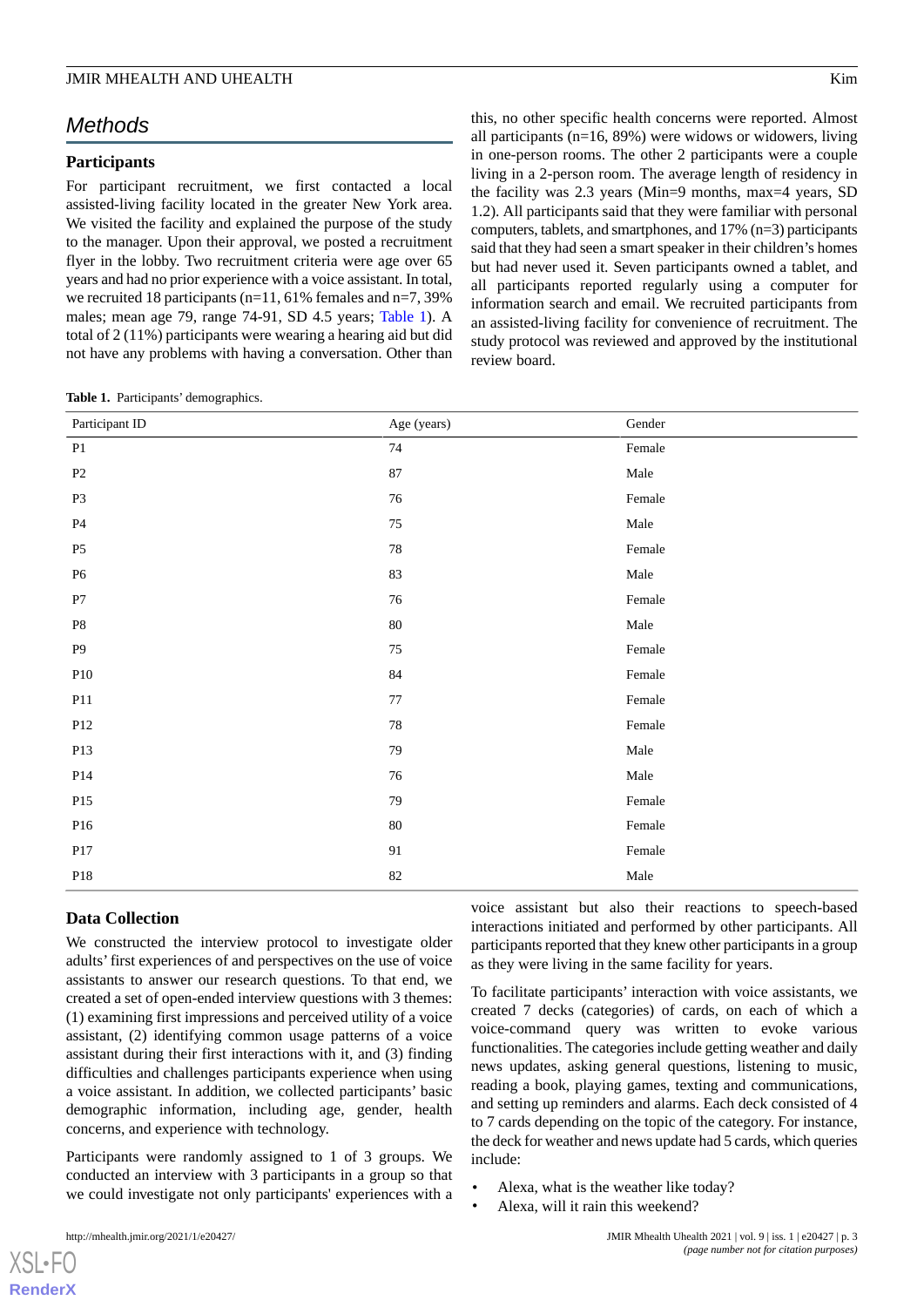- Alexa, give me a 7-day weather forecast.
- Alexa, what is a headline in the news today?
- Alexa, give me news updates today?

We also created a simple story for each category that illustrates a real-life situation in which the voice-command queries on cards can be used. For instance, for a deck of cards for weather and news updates, we told a story of leaving for a vacation in Milan, when you might want to check the traffic conditions to the airport, the current weather in Milan, and the weather forecast of the day of return.

<span id="page-3-0"></span>The interviews were conducted in a meeting room of the facility where a smart speaker (Amazon Echo) was set up ([Figure 1\)](#page-3-0).

In the interview, we first introduced a smart speaker to participants as "a device that follows your voice command, providing you answers about news, music, weather, and more." We then demonstrated how to use a voice assistant by asking basic questions about weather and time and by executing simple commands such as streaming music and making a phone call. After this simple introduction, we asked participants to interact freely with the voice assistant as much as they wanted without further training. When participants had no more ideas of what to do with the voice assistant, we then narrated a scenario to inform them of potential use, gave out 1 deck of cards, and asked participants to try out queries written on a card.





Once all participants had enough interaction with a voice assistant and had no more ideas for interaction, they were asked to freely discuss their perspectives on it and its potential utilities for older adults. After completing the interview, participants were compensated monetarily for their participation. Each interview lasted between one and a half and two hours. All interviews were audio-recorded and transcribed.

#### *Data Analysis*

[XSL](http://www.w3.org/Style/XSL)•FO **[RenderX](http://www.renderx.com/)**

We analyzed the interview data using thematic analysis to reveal patterns across datasets, through open coding, axial coding, and selective coding [\[29](#page-10-18)]. The emerged themes were continuously discussed with another author until data were saturated with recurring themes and no new information was anticipated.

First, we conducted open coding to identify and code concepts significant in the data as abstract representations of events, objects, happenings, actions, etc. The example below explains one participant's concern about the use of a voice assistant with respect to cost. This response is coded as *Financial concern*:

#### *How much does it cost a month?* [P5, Financial concern]

Next, we categorized the related concepts created by open coding into conceptual phenomena using axial coding. Phenomena refers to repeated patterns of events, happenings, actions, and interactions that represent people's responses to problems and situations. For instance, *Misperception* is a phenomenon that represents a participant's incorrect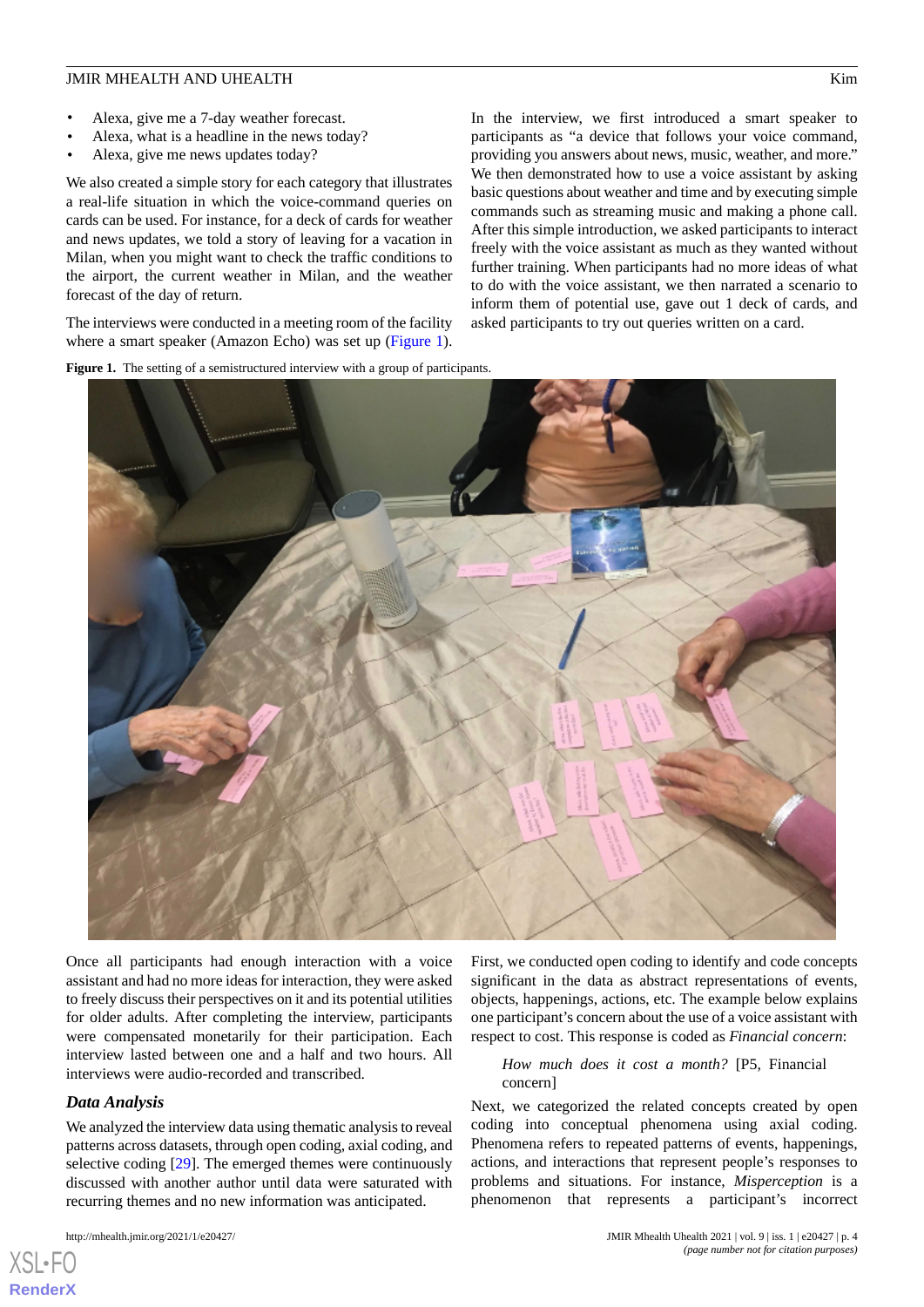understanding or interpretation of the operation of voice assistants. During axial coding, the open code *Financial concern* in the example above was categorized as *Misperception* since using a voice assistant does not require a monthly fee unless you subscribe to charged services and as long as you have a wireless internet at home. Lastly, we followed the selective coding process to assemble our conceptual phenomena extracted from axial coding. The goal of this step is to integrate all concepts by building relationships across phenomena.

# *Results*

# **Overview**

The overall first response to a voice assistant among our participants was positive, showing a favorable attitude toward the simplicity of a speech-based interaction. However, shortly after interacting with it, they started experiencing difficulty with it, asking a lot of questions and raising concerns about its use. In what follows, we report in detail the findings of our participants' first interactions with a voice assistant by answering our research questions. The main categories of the findings are summarized in [Textbox 1](#page-4-0).

#### <span id="page-4-0"></span>**Textbox 1.** Research questions and summary of results.

R1. What usage patterns do older adults have in their first interactions with a voice assistant?

- Topics of commands made in the first interaction include:
	- Asking health care-related questions (91/234, 38.9% interactions);
	- Streaming classical music and songs from old days (66/234, 28.2% interactions);
	- Asking for directions to or a location of a place (30/234, 12.8% interactions);
- A positive response to complete the interaction with a voice assistant was prevalent, such as expressing gratitude or giving feedback.

R2. What challenges do older adults face when using a voice assistant for the first time?

- Difficulty in constructing a structured sentence for a command
- Misperceptions about how a voice assistant operates
- Concerns about privacy, security, and financial burdens

R3. What first impression do older adults have with a voice assistant?

- A speech-based interaction was perceived beneficial thanks to its efficiency and convenience
- No other benefits were perceived: "It's not for me."

#### **The Usage Patterns of a Voice Assistant**

In total, participants made 234 conversational interactions with a voice assistant throughout the interviews. From these interactions, prominent patterns in the initial use of a voice assistant among our participants have emerged in 2 categories: common topics of commands and positive responses to a voice assistant's answers.

#### *Topics of Commands*

Since participants had no prior experience using voice assistants, they mostly relied on the cards we provided for the first few interactions. They then came up with their own commands by making variations or extensions of the queries written on cards. Among the varied topics of commands that participants asked a voice assistant, 3 topics were asked most frequently. The topic of the most frequently executed commands was health care-related (91/234, 38.9% interactions), such as body condition, health supplements, and medications (In the excerpts, P# refers to the #th interviewee, VA refers to a voice assistant, Amazon Echo's Alexa, and *I* refers to an interviewer). Example queries include the following:

*Alexa, I got a flu. What kind of medicine should I take?* [P4]

 $X$ SL•F $O$ **[RenderX](http://www.renderx.com/)** *Alexa, what can I do for arthritis?* [P16] *Alexa, what does magnesium do for your body?* [P18]

The next most frequent topic of commands was to stream songs from old days and classical music reminiscent of old times (66/234, 28.2% interactions). The third topic of commands was asking for directions to or a location of a place (30/234, 12.8% interactions). Example queries include the following:

# *Alexa, play popular songs from the 70s.* [P10] *Alexa, where is the Veteran's Cemetery in New Jersey?* [P2]

Other topics of commands include the search for general information, playing audiobooks, and setting up timers and reminders. We expected that participants would ask a voice assistant many questions about the weather forecast and news updates because previous research showed that the most popular smartphone applications among older adults were weather forecasts and news updates [[30\]](#page-10-19). Contrary to our expectations, however, our participants asked a few questions about weather and news updates, except when using queries written on a card, which they expressed little interest in asking. This might be because weather forecasts and news updates are what they would normally check in the morning [\[30](#page-10-19)] and thus did not ask in the afternoon when the interviews were held. Alternatively, this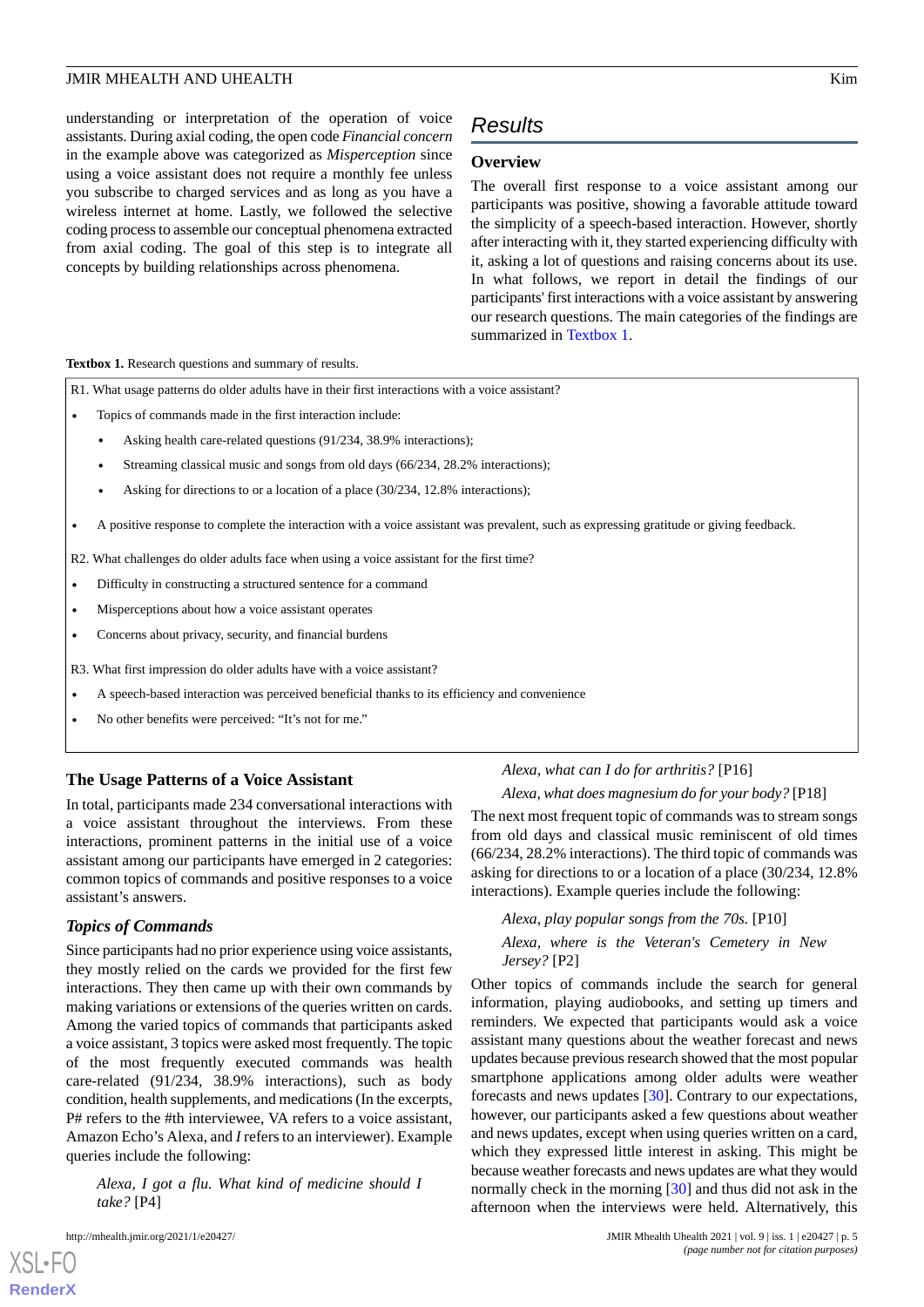might be because they already have their own ways of checking such information (eg, via television news) and thus are less inclined to use a voice assistant to retrieve it. We will discuss the perceived utility of voice assistants in the following section.

#### *Positive Response to a Voice Assistant*

Interestingly, our participants completed most interactions with a voice assistant by responding back to the answer, either expressing gratitude or giving feedback about the quality of a voice assistant's answer.

*P1: Who is the, Alexa, who is the father of our country?*

*VA: George Washington was one of the founding fathers of the United States of America and served as the nation's first president.*

*P1: Good. Thank you.*

*P9: Alexa, what was the weather in Texas, Austin, yesterday?*

*VA: Currently in Austin, Texas, it is 73 degrees with clear skies and the sun. You can expect more of the same today with a high of 84 degrees and a low of 61 degrees.*

*P9: Why do we not move there? I wish we had that weather.*

*P10: Yeah, I wish that, too.*

Lopatovska and Williams [\[8\]](#page-9-7) have previously framed this type of interaction as personification with mindless politeness that "humans say to each other without meaning anything." Our observation was different from theirs in that most responses made by our participants had distinct functional purposes. Some responding remarks were used as a cue to finish interacting with a voice assistant as they came back to speak with the interviewer or other participants. Some responses were used as triggers to initiate a follow-up human-human conversation. All these patterns, however, might have resulted from the novelty of using a voice assistant. Because all participants had never used a voice assistant before, they might have expressed their feelings and first impressions through the responding remarks in more extreme attitudes than they would normally do. Alternatively, these patterns might have been shown since the interview was helped as a group with other participants. Thus, further research is needed to investigate how older adults would respond to a voice assistant in an everyday use setting.

#### **Challenges in Using Voice Assistants**

Unlike a common belief, or marketing hype, that it is easy to interact with a voice assistant thanks to its conversational capabilities, most participants experienced difficulty having a *conversation* with it. Prior research has indicated several reasons why people found it difficult to interact with a voice assistant, including the goal of a conversation needing to be highly functional and task-oriented, lack of social aspects of conversation, and a sequential dialog structure of request-response [\[16](#page-10-5),[31](#page-11-0)[,32](#page-11-1)]. Whereas, we found that the challenges our participants experienced were more elementary. Two predominant challenges that emerged from our study

include the difficulty in constructing a command sentence and misunderstanding how a voice assistant operates.

#### *Difficulty in Constructing a Structured Sentence*

To use a voice assistant, a user should first speak a wake word (a word to activate a voice assistant, such as *Alexa* for Amazon Echo or *Hey Google for Google Home*), followed by a concise and definitive sentence for a task. However, many participants kept forgetting to start a command with a wake word or confused the wake word with other similar words throughout the interview.

*P15: What would you, what, Alexa, what is a good mystery book to read today? (A voice assistant did not activate and P15 paused for a few seconds...)*

*P15: Hmm? What's going on?*

*P6: What time does the Alaska show on the...*

*I: You need to start a sentence with "Alexa"*

*P6: Alaska. No wait. Alexa, what time does the late-night show on the TV tonight start?*

*VA: Tonight, the late-night talk show starts at...*

Even when given a command with a wake word, the voice assistant sometimes did not activate because the command did not have enough pause between a wake word and a following sentence for the voice assistant to capture the wake word or because a wake word was not clearly pronounced. However, using the wrong or no wake word would be an easy fix as users would make fewer mistakes as they continue using a voice assistant. A bigger issue was that many participants struggled to compose a concise command sentence for a task. They often spoke lengthy, unstructured, and descriptive sentences, some of which even included another question within a question. A command with a long sentence resulted in the voice assistant losing track of the voice command and returning to a deactivation mode in the middle of the user speaking. When this happened, participants were not aware that it happened, waited for a response for a few seconds, and became puzzled by why it did not respond to their command. In some other cases, the voice assistant picked up only the first few words of a user's command due to a pause between words and provided a wrong answer.

*P11: Alexa, let me see, I am trying to think of the book. What hat was the title of the book? Ah, can you read the first page of... (Alexa did not activate, and a user paused for a few seconds)*

*P11: Why is it not answering?*

*P5: Alexa, what is the status of... the status of the new garbage collection?*

*VA: Status is a relative position or standing on things, especially persons in the society or a state at a particular time.*

*P5: It's giving me a wrong answer.*

#### *Misperceptions: Operational Inquiries and Concerns*

Since participants had no prior experience with a voice assistant, they asked a lot of questions about its use during the interview. Although the interviewer answered all questions, the topics of



[XSL](http://www.w3.org/Style/XSL)•FO **[RenderX](http://www.renderx.com/)**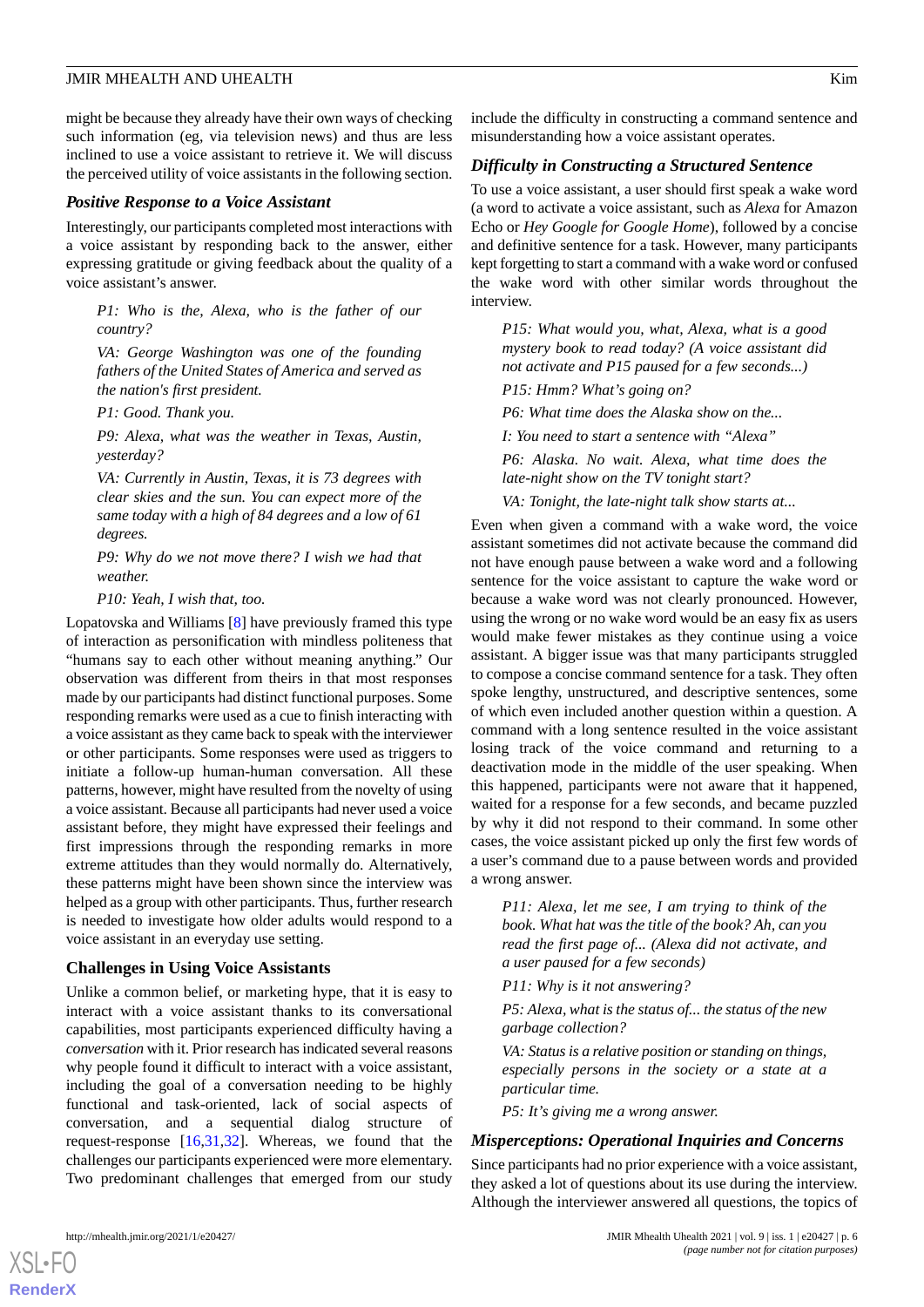the questions provided us with insights into how older adults might perceive and expect voice assistants to function. In addition, we found that the underlying reasoning of many such questions stemmed from the misperceptions of how a voice assistant would operate, which resulted in forming negative first impressions.

#### **Inquiries About Voice Assistant Operation**

The most frequently asked question about voice assistants was how it spontaneously responds to random commands and requests. Most participants did not recognize that a voice assistant retrieves information from the internet. Instead, they supposed that it would retrieve relevant information from the stored local database. This presumption made them expect that they would have to store all the information in a voice assistant before its use. Because of this perception, participants expressed their strong unwillingness to use it or lack of interest in using it due to the perceived effort to store data. In addition, the expectation of having to store all information in a voice assistant aroused privacy and security concerns, which we will discuss in the next section:

*[After demonstrating music playing and reading of a voice assistant] Who put the music in it? Where does it get music from?... Does this have a text for a whole book? Where does it get that from?* [P13]

*I think I know how it works or how you make it go. The storage of whatever is in there. That would be a bit of a time-consuming effort to put all of that information on, and whether or not I would want to put certain information on a machine like that. I do not think I would, but you never know.* [P4]

Once participants were informed that a voice assistant does not require storing data but retrieves information from the internet, they started to explore its capability in various capacities. First, participants interacted with the voice assistant by asking simple factual questions (eg, "who is the 7th president of the United States?"). After receiving a satisfactory answer to such questions, they jumped into asking complicated, and probably impossible to answer, questions (eg, "who will be the next president of the United States?"), to which they received a nonsatisfactory answer. After hopping between asking very simple questions and impossible-to-answer questions several times, participants were dissatisfied with the voice assistants' capabilities and rejected its adoption.

*P11: Alexa, do you think Trump is gonna be re-elected for President?*

*VA: Sorry, I am not sure how to help with that.*

*P3: Alexa, can you give me the winning lottery numbers?*

*VA: Sorry, I am not sure how to help with that. P3: Of course not.*

#### **Concerns About Privacy, Security, and Financial Burden**

The biggest concern participants expressed was the potential risk associated with privacy and security. Because of the privacy-intrusive potential of a voice assistant's *always-on* ability to continuously listen to voices in intimate spaces such

[XSL](http://www.w3.org/Style/XSL)•FO **[RenderX](http://www.renderx.com/)**

as the home, privacy concerns about using a voice assistant have been subject to much research over recent years [\[33](#page-11-2),[34\]](#page-11-3). We then found that privacy concerns that our participants had were not only about its capability of *always listening* but also related to their misperception that a voice assistant would store a user's personal information. Because a voice assistant can respond to a verbal command, participants were concerned that other people could easily retrieve their personal information by talking to a voice assistant:

*I think too much information goes into that (a voice assistant) and it worries me. All the information that you put into that machine goes all over the world. That's my concern.* [P5]

*What happens if somebody else asks it (a voice assistant) what's the balance in my checking account? Can you set it up to use a password or a security question so that only you can ask questions to it?* [P10]

Another prevalent concern was the cost of using a voice assistant. Apart from the cost of the device itself, several participants expected that they would have to pay a monthly service fee to use a voice assistant. Because a voice assistant responds to a user's question or inquiry, participants considered it as a service to be paid, which they did not want:

*All these questions that we asked, you are going to have to pay for, right? How much do you pay? How much does it cost a month?* [P3]

#### **Perceived (No) Usefulness of Voice Assistants**

Overall, the speech-based interaction modality was well received by all participants. They appreciated the efficiency and convenience of using speech to receive information. After a few interactions, participants started to talk about the potential benefits of voice assistants to help interact with a device without aging-related physical constraints such as vision or mobility:

*I used to do a lot more with my eyesight, but now it is the most important thing I have to preserve. I cannot read the screen that is well. Down the road when my eyes fail me as they are slowly doing, I may resort to one of those (a voice assistant) to read things. One of my favorite things is reading, and I would eventually...You know if my eyes go, that's where I might use it (a voice assistant).* [P3]

*I'm not very good at spelling and with computer. It's kind of hard. And I am always afraid that I am going to lose everything by pressing the wrong button. Usually, when I text, I make mistakes. My fingers are too big for the little things, so I hit the wrong buttons usually, so this (a voice assistant) is much better, much faster. I can go about it easier than texting because you do not have to do the typing.* [P11]

However, most of the rest of the follow-up reactions were not positive, and no other potential benefits were discussed. The most prevalent response to voice assistants was *it's good, but not for me*. Participants mentioned that a voice assistant might be useful for people other than themselves, such as younger populations with children: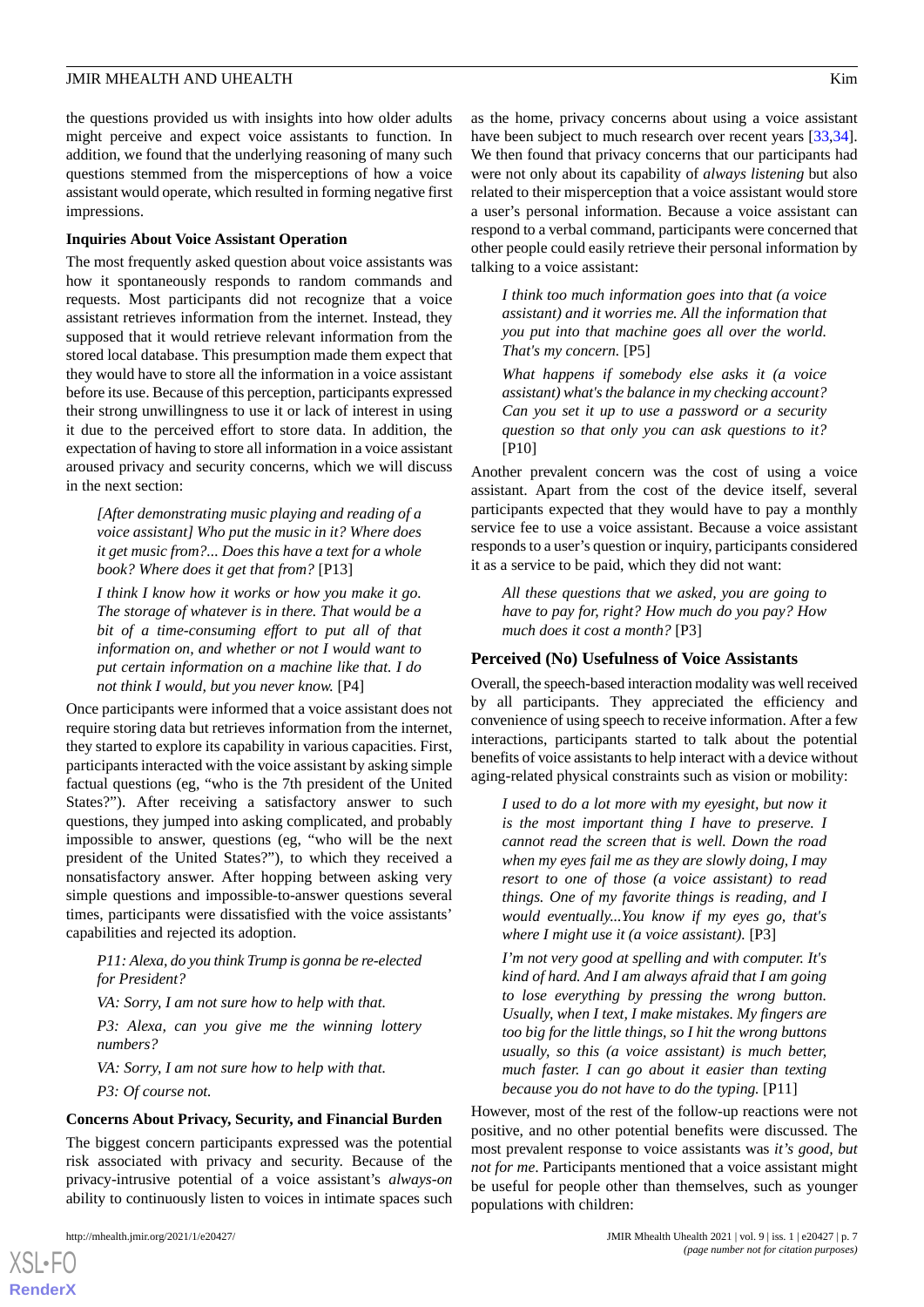*My kids have two children who are really into this (a voice assistant), but it's not for me. I think it's a good thing for somebody who is into various things but for old folks like me we are content with what we are and sometimes ignorance is bliss.* [P8]

*Probably when I was younger with my children and my husband and I had to do everything, you know, when my husband and I were with the children to help their homework and all, that (a voice assistant) would have come in very handy. But at this age there is nothing much to ask.* [P17]

The fact that many queries written on the cards were simple questions and commands might have influenced this perspective. Answering simple questions and executing simple commands that come up during day-to-day activities in the house is one primary feature of voice assistants. However, we found that this is not what our participants perceived to be the most useful:

*I think this device is good in that it can give you the answers to general questions right away. But I'd say there is limited use for elderly people because you really do not get involved in things that you need to ask a bunch of questions about.* [P14]

It was then not just a first impression that older adults did not see direct benefits of using a voice assistant to them. A recent study showed that the attrition rate of voice assistants among older adults is high primarily due to lack of beneficial uses [[3\]](#page-9-2). This implies that more features tailored to the needs of older adults are required to better assist them with voice assistants. In fact, several features designed specifically for older adults are already available, such as reminding about medications, sending alert messages verbally to their loved ones, and making emergency calls. Although these features were also included in the cards, participants did not find them useful either. Participants said that they were set in their own ways of doing these things and so did not need a new gadget to perform those tasks. For instance, they kept paper diaries for their schedules and used a pillbox to keep track of taking medications. Thus, participants did not perceive the features that are supposed to support older adults useful to them:

# *I don't have any interest in it (a voice assistant) because I keep my diaries to keep track of things and use a pill box to take medication. And I am content with it. I do not need anything else.* [P2]

Participants considered a voice assistant to be useful to older adults with aging-related physical constraints who can benefit from hands- and eyes-free interaction. This perspective led them to associate the use of a voice assistant with negative aspects of aging. Several participants mentioned that using voice assistants might make other people think that they were not capable of doing things on their own and needed support. Because aging-related changes are often associated with negative aspects, such as disability, stigma, and dependence, older adults tend to avoid supporting aids and assistive technologies, even though these can be beneficial to them [\[17](#page-10-6),[35\]](#page-11-4). We found a similar pattern in that some participants perceived voice assistants as yet another aid for aging-related declines, associated its use with negative stereotypes of aging, and rejected its

[XSL](http://www.w3.org/Style/XSL)•FO **[RenderX](http://www.renderx.com/)**

adoption. This illustrates that voice assistants may fail regardless of the useful features it offers unless such negative stereotypes are mitigated:

*I am healthy enough. My memory is still good enough to remember things. I do not need a device that tells me to remind me of things to do. I do not need a device that tells me to do things. I can still do things on my own.* [P10]

*I think it (a voice assistant) can be useful for those with Alzheimer or old people who cannot move around or cannot do things on their own. I am not like that. I have no problem moving around and doing things. I may use it years later, but not yet.* [P15]

# *Discussion*

Our findings revealed the patterns of use, difficulties, and perspectives that older adults might have when they first interact with a voice assistant. On the basis of these findings, we discuss design strategies for voice assistants that would allow older adults to have a positive first impression and to better leverage the capabilities of this technology. The design strategies include helping to better understand how a voice assistant works, incorporating mistakes and common interaction patterns into its design, and providing features tailored to the needs of older adults.

## **Help Understand How a Voice Assistant Operates**

We found that older adults might have several misperceptions about how a voice assistant operates, which negatively contribute to their perspectives on using it. Three primary misperceptions include perceived efforts to store information before its use, privacy concerns associated with data storage and retrieval, and the cost of its use. In fact, these misperceptions might be universal for all first-time users. However, further considerations should be made to support older adults as they tend to lack self-efficacy about technology and thus experience much more difficulty understanding even basic concepts of new technologies compared with their younger counterparts [[14\]](#page-10-3). Removing these misperceptions and helping them easily understand the basic concepts of how a voice assistant operates would be the first step toward lowering barriers to entry and helping novice older users better explore and facilitate its capabilities.

An immediate and straightforward solution is to provide a voice-based tutorial or educational application to address common misperceptions. Although a user can find out how a voice assistant operates by simply asking relevant questions to it, our participants did not know even what they did not know or what they misunderstood. Therefore, an introductory discourse-based tutorial that explains the basic concepts of how a voice assistant operates might be useful. However, providing a tutorial should be considered a temporary remedy because a well-designed user interface must be intuitive enough for novice users without needing any manuals or instruction.

A long-term solution is to incorporate the basic concepts of how a voice assistant operates into a responding answer, such as the source of information or how to handle personal information,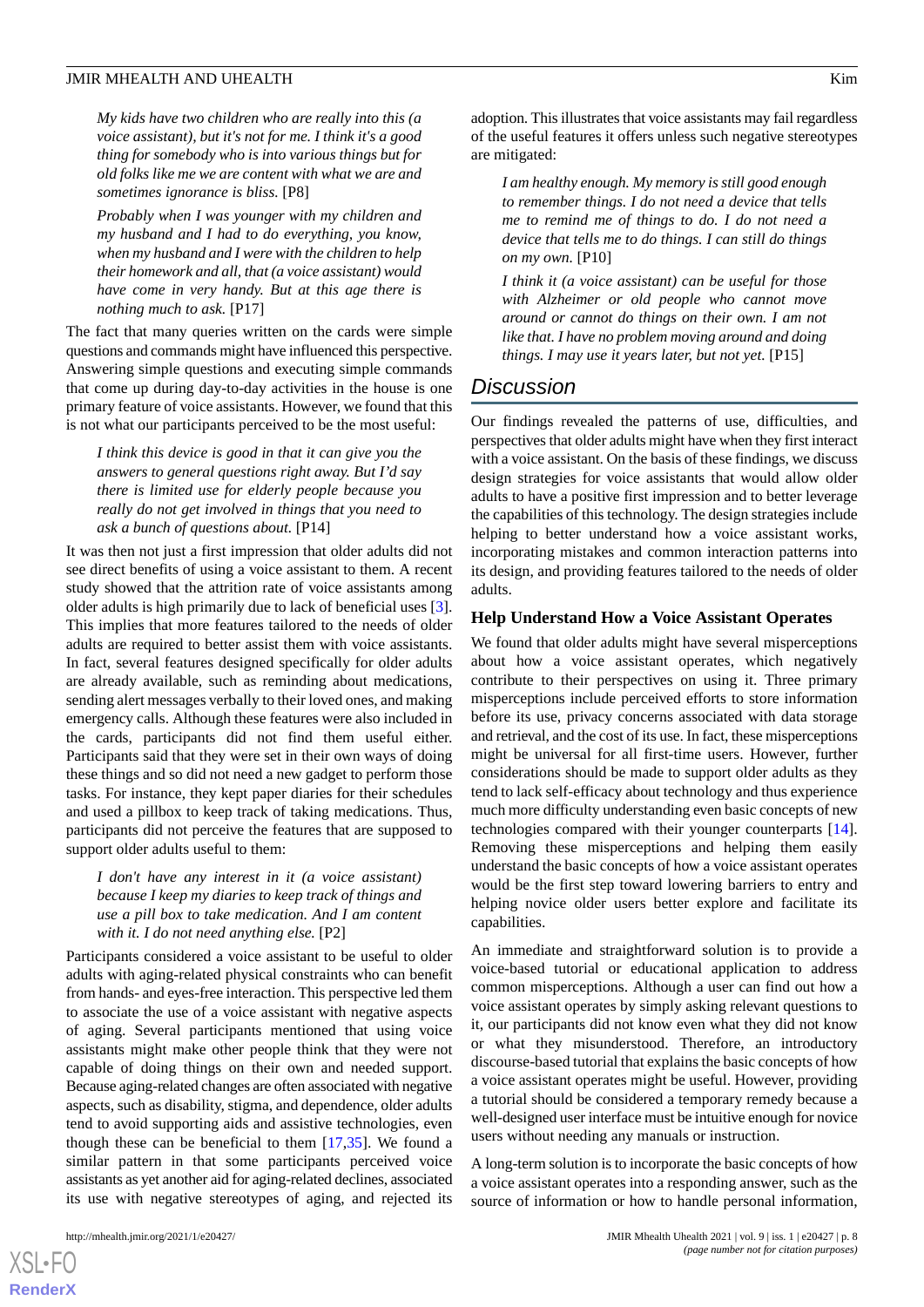at least in the first few interactions. Although this might increase the number of responses and the total interaction time, successively providing relevant content upon request can reduce mental and temporal burdens on users. In addition, it could be more important for novice users to have an appropriate mental model and understand the system rather than an efficient user experience [\[32\]](#page-11-1). For instance, the system can contextualize basic instruction about its operation in the responding answer. The system then completes the response by asking if a user wants to hear more about how it operates. Upon a user's request, the system can provide more detailed information about the operational mechanism. The system can automatically and gradually reduce the contents related to operating instructions with more usage. The example conversational structure is as follows:

*User: Alexa, what is tomorrow's weather going to be like?*

*VA: Let me check weather information online. According to AccuWeather, tomorrow's temperature will be...Do you want to hear more about how I instantly retrieved this information from AccuWeather?*

*User: Yes, please.*

*VA: I am connected to the Internet to search for information...*

# **Incorporate Common Mistakes and Usage Patterns into Voice Interaction**

Even though speech is supposed to be easier than typing or clicking, our participants still had difficulties conversing with a voice assistant. We found that a command query should be structured in a particular way that a voice assistant can comprehend (eg, a wake word followed by a concise and definitive sentence for a task after a brief pause) was a primary challenge, making the interaction not truly conversational but rather a series of one-directional comments. Participants especially expressed significant frustration when they realized only after completing a lengthy command that a voice assistant did not activate. One solution to this problem is to separate a wake word and a content sentence in a command structure. That is, instead of speaking the entire sentence for a task at once, a user would first speak a wake word to activate a voice assistant, just like calling someone's name to draw attention. A voice assistant would then make a simple greeting comment to indicate that it is ready to take commands. This will prevent users from mistake in speaking to a voice assistant when it is not activated. The example conversational structure is as follows:

#### *User: Alexa*

*VA: Hi John, is there anything that I can do for you? User: Yes, what is tomorrow's weather going to be like?*

*VA: The weather tomorrow will be...*

One prominent usage pattern we found was that participants completed most interactions with a voice assistant by expressing gratitude to or giving feedback about the quality of a voice assistant's answer. Although this pattern might be due to the

[XSL](http://www.w3.org/Style/XSL)•FO **[RenderX](http://www.renderx.com/)**

novelty effect, it is still worth considering this usage pattern in

the human-agent conversation, since it can provide positive and more conversation-like experiences to novice users. For instance, instead of letting a user complete the interaction, a voice assistant would respond back to the user's comment and offer suggestions for more features. The example conversational structure is as follows:

*User: Alexa, what is tomorrow's weather going to be like?*

*VA: The weather tomorrow will be...*

*User: That's great. Thanks.*

*VA: It's my pleasure. Do you want to check the weather in the next four days?*

#### **Explore Features Tailored to the Needs of Older Adults**

The topics of frequently asked commands provide us with a clue to ideas for new features that older adults might find useful. Two topics of primary interest that emerged from our participants'interactions with a voice assistant include seeking information about health conditions and medication and streaming music from the old days. Thus, enriching the responding contents when executing these commands might give older adults a chance to find more features and functionalities, such as providing relevant or personalized extra information (eg, suggesting more songs to play) or suggesting other features relating to the command (eg, offering local contacts for health care services, providing alternative supplement or medication information).

Although this solution can expose novice older users to a range of new features, a more fundamental question lies in how to positively frame the perspectives that older adults might have about a voice assistant. A positive frame would be to take it from a tool to answer innocuous questions to a useful device that could address the more crucial needs of older adults. Older adults are more likely to adopt a new technology that helps them remain independent, allows them to have control and authority over its features and functions, and does not show signs of aging or frailty [[36\]](#page-11-5). Thus, one solution is to associate the utility of voice assistants with positive aspects and the assets of aging, such as older adults' skills, knowledge, and resources. For instance, a voice assistant can be a gateway to connect peers within a community (eg, residents of an assisted-living facility) for labor- or information-sharing and social engagement. In this way, the role of a user can be reframed from a passive recipient of services to a proactive actor to provide information and services to others in a community. The mental model of a voice assistant can then be reshaped from a device to support the negative aspects of aging to a pathway to constructively engage in the community. The example conversational structure can be expressed as follows:

*User1: Alexa, I am going grocery shopping at 11AM this Saturday and have two seats available to give a ride.*

*VA: Okay, I will let you know if anyone needs a ride. User2: Alexa, is anyone going grocery shopping this Saturday? I need a ride.*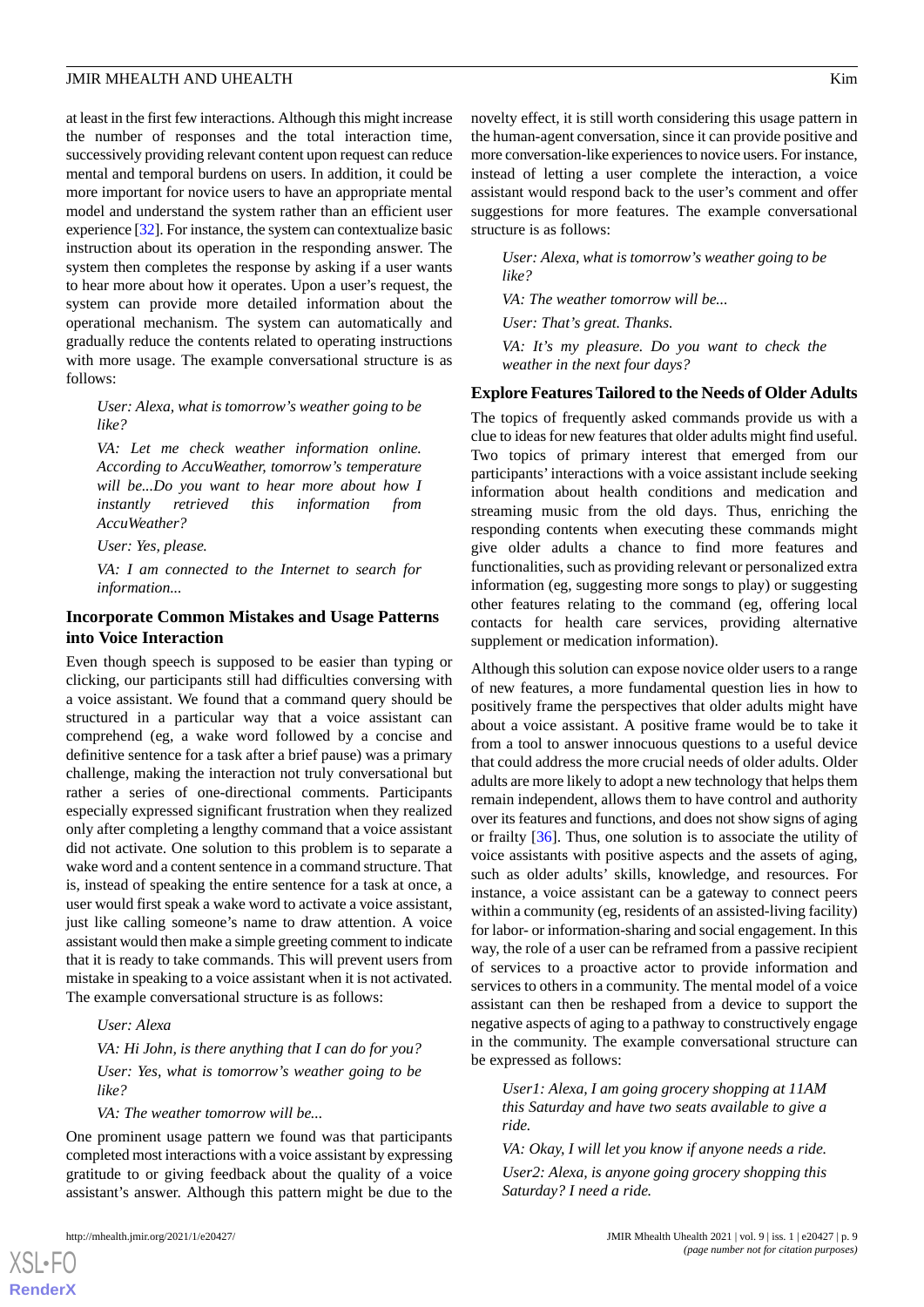*VA: I found one person. You can get a ride from Jason at 11AM in front of the main entrance…*

This solution and all of the previously suggested strategies are just a starting point for further investigation. More research is essential to gain a better understanding of how older adults would naturally interact with a voice assistant and build more naturalistic conversational interfaces to support better human-agent conversations.

#### **Limitations**

Our findings must be evaluated within the context of several limitations. First, our sample size was small, and thus our participant pool may not be representative of a general population. Second, we used convenience sampling for recruitment by recruiting participants from an assisted-living facility, which also runs the risk of compromising generalizability. Selection bias or unmeasured factors (eg, the homogeneity of participant characteristics by living in the same facility) could have influenced the responses during the interviews. Third, our study only investigated the first interactions and experiences that a potential user had when introduced to a voice assistant. Such behaviors might be different from those of users who own a device and use it for their real daily needs. However, we believe that it is important to identify common difficulties that older novice users have in their first interactions with a voice assistant, as it can provide new insights about the design of a device.

#### **Conclusions**

Personal technologies have been considered a breakthrough to tackle challenges associated with aging, and efforts have been made to develop design strategies that meet the needs of the aging population. As part of this effort, this paper explored how older adults would perceive and experience a voice assistant, one fast-growing type of personal technology, when they first interact with it. From interviews with 18 people aged 74 years or above who had never used a voice assistant, we investigated the patterns of use, difficulties, and perspectives that novice older users have when they use a voice assistant for the first time. On the basis of these findings, we discuss design implications that can positively influence older adults' first experiences with a voice assistant, including helping older adults better understand how a voice assistant works, incorporating mistakes and common interaction patterns into its design, and providing features tailored to the needs of older adults. We are hopeful that these findings can be used to expand our knowledge and practices for leveraging emerging personal technologies, a smart speaker–based voice assistant, to support the aging society.

#### **Conflicts of Interest**

<span id="page-9-0"></span>None declared.

#### <span id="page-9-1"></span>**References**

- <span id="page-9-2"></span>1. Richter F. Smart speaker adoption continues to rise. Statista. 2020. URL: [https://www.statista.com/chart/16597/](https://www.statista.com/chart/16597/smart-speaker-ownership-in-the-united-states/) [smart-speaker-ownership-in-the-united-states/](https://www.statista.com/chart/16597/smart-speaker-ownership-in-the-united-states/) [accessed 2020-12-22]
- 2. Portet F, Vacher M, Golanski C, Roux C, Meillon B. Design and evaluation of a smart home voice interface for the elderly: acceptability and objection aspects. Pers Ubiquit Comput 2011 Oct 2;17(1):127-144 [[FREE Full text](https://doi.org/10.1007/s00779-011-0470-5)] [doi: [10.1007/s00779-011-0470-5\]](http://dx.doi.org/10.1007/s00779-011-0470-5)
- <span id="page-9-3"></span>3. Trajkova M, Martin-Hammond A. Alexa is a toy?: exploring older adults' reasons for using, limiting, and abandoning echo. In: Proceedings of the 2020 CHI Conference on Human Factors in Computing Systems. 2020 Presented at: The ACM Conference on Human Factors in Computing Systems; April, 2020; Honolulu p. 1-13 URL: [https://doi.org/10.1145/3313831.](https://doi.org/10.1145/3313831.3376760) [3376760](https://doi.org/10.1145/3313831.3376760) [doi: [10.1145/3313831.3376760](http://dx.doi.org/10.1145/3313831.3376760)]
- <span id="page-9-5"></span><span id="page-9-4"></span>4. Kowalski J, Jaskulska A, Skorupska K, Abramczuk K, Biele C, Kope W, et al. Older adults and voice interaction: a pilot study with Google Home. 2019 Presented at: The ACM conference on Human Factors in Computing Systems; May, 2019; Glasgow Scotland Uk p. 1-6 URL: <https://doi.org/10.1145/3290607.3312973> [doi: [10.1145/3290607.3312973](http://dx.doi.org/10.1145/3290607.3312973)]
- <span id="page-9-7"></span><span id="page-9-6"></span>5. Sayago S, Neves B, Cowan B. Voice assistants and older people: some open issues. In: Proceedings of the 1st International Conference on Conversational User Interfaces. 2019 Presented at: The International Conference on Conversational User Interfaces; August, 2019; Dublin p. 1-3 URL:<https://doi.org/10.1145/3342775.3342803> [doi: [10.1145/3342775.3342803](http://dx.doi.org/10.1145/3342775.3342803)]
- 6. Charness N, Best R, Evans J. Supportive home health care technology for older adults: Attitudes and implementation. Gerontechnology 2016 Mar 23;15(4):233-242 [\[FREE Full text\]](http://europepmc.org/abstract/MED/29033700) [doi: [10.4017/gt.2016.15.4.006.00\]](http://dx.doi.org/10.4017/gt.2016.15.4.006.00) [Medline: [29033700\]](http://www.ncbi.nlm.nih.gov/entrez/query.fcgi?cmd=Retrieve&db=PubMed&list_uids=29033700&dopt=Abstract)
- <span id="page-9-9"></span><span id="page-9-8"></span>7. von der Pütten AM, Krämer NC, Gratch J, Kang SH. 'It doesn't matter what you are!' Explaining social effects of agents and avatars. Comp in Hum Beh 2010 Nov;26(6):1641-1650 [[FREE Full text](https://doi.org/10.1016/j.chb.2010.06.012)] [doi: [10.1016/j.chb.2010.06.012](http://dx.doi.org/10.1016/j.chb.2010.06.012)]
- 8. Lopatovska I, Oropeza H. User interactions with 'Alexa' in public academic space. 2019 Feb Presented at: Proceedings of the Association for Information Science and Technology; 2018; Vancouver p. 309-308 URL: [https://doi.org/10.1002/pra2.](https://doi.org/10.1002/pra2.2018.14505501034) [2018.14505501034](https://doi.org/10.1002/pra2.2018.14505501034) [doi: [10.1002/pra2.2018.14505501034\]](http://dx.doi.org/10.1002/pra2.2018.14505501034)
- 9. Chen K, Chan AH. A review of technology acceptance by older adults. Gerontechnology 2011;10(1):1-12 [[FREE Full text](https://doi.org/10.4017/gt.2011.10.01.006.00)] [doi: [10.4017/gt.2011.10.01.006.00](http://dx.doi.org/10.4017/gt.2011.10.01.006.00)]
- 10. Cotten S, Ford G, Ford S, Hale TM. Internet use and depression among retired older adults in the United States: a longitudinal analysis. J Gerontol B Psychol Sci Soc Sci 2014 Sep;69(5):763-761 [[FREE Full text\]](https://doi.org/10.1093/geronb/gbu018) [doi: [10.1093/geronb/gbu018\]](http://dx.doi.org/10.1093/geronb/gbu018) [Medline: [24671896](http://www.ncbi.nlm.nih.gov/entrez/query.fcgi?cmd=Retrieve&db=PubMed&list_uids=24671896&dopt=Abstract)]

[XSL](http://www.w3.org/Style/XSL)•FO **[RenderX](http://www.renderx.com/)**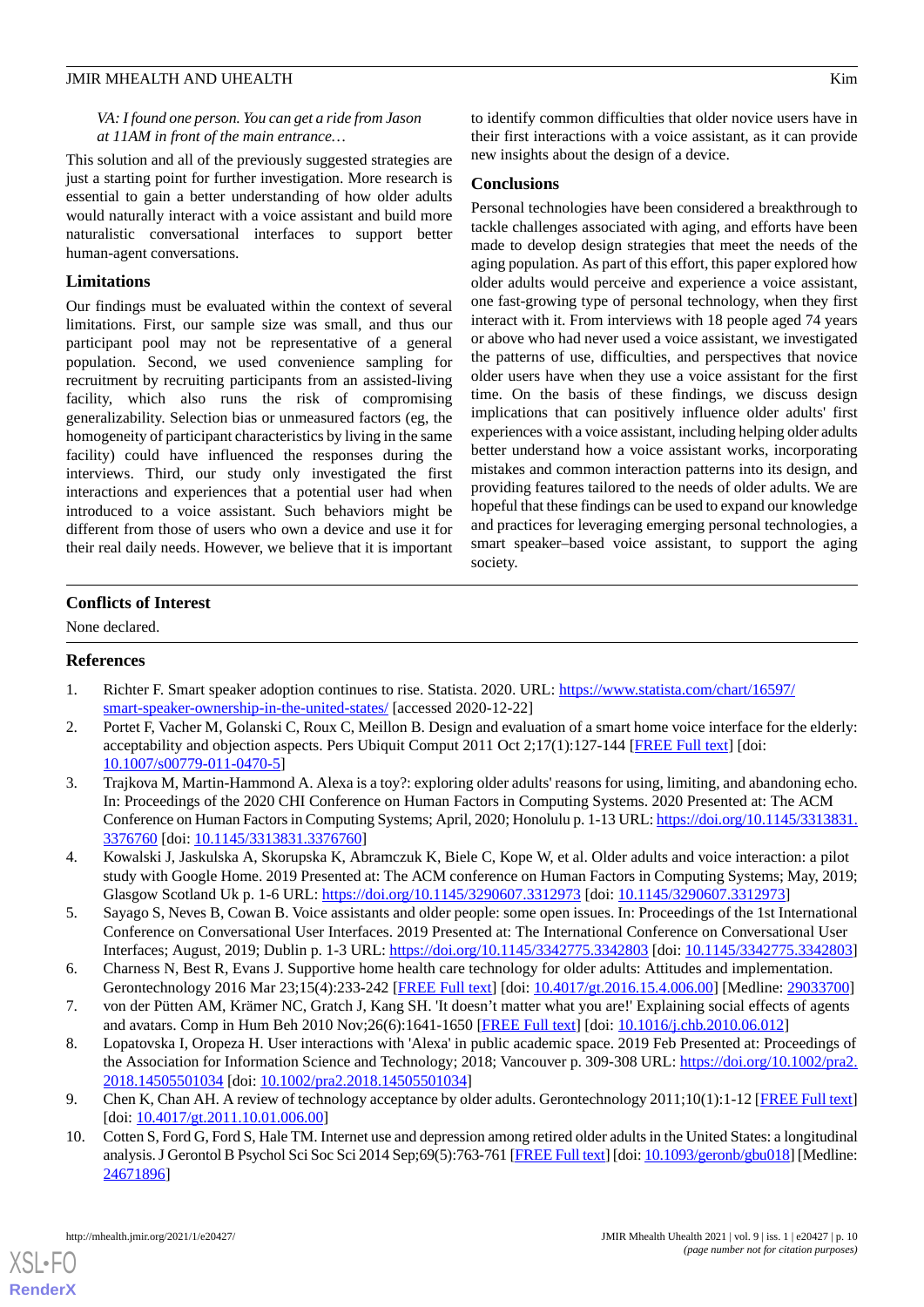- <span id="page-10-0"></span>11. Price M, Pak R, Müller H, Stronge A. Older adults' perceptions of usefulness of personal health records. Univ Access Inf Soc 2013;12(2):191-104 [\[FREE Full text\]](https://doi.org/10.1007/s10209-012-0275-y) [doi: [10.1007/s10209-012-0275-y](http://dx.doi.org/10.1007/s10209-012-0275-y)]
- <span id="page-10-1"></span>12. Dogruel L, Joeckel S, Bowman N. The use and acceptance of new media entertainment technology by elderly users: development of an expanded technology acceptance model. Behaviour & Information Technology 2015 Sep 07;34(11):1052-1063. [doi: [10.1080/0144929X.2015.1077890\]](http://dx.doi.org/10.1080/0144929X.2015.1077890)
- <span id="page-10-2"></span>13. Barnard Y, Bradley M, Hodgson F, Lloyd A. Learning to use new technologies by older adults: perceived difficulties, experimentation behaviour and usability. Comp in Hum Beh 2013 Jul;29(4):1715-1714 [[FREE Full text](https://doi.org/10.1016/j.chb.2013.02.006)] [doi: [10.1016/j.chb.2013.02.006\]](http://dx.doi.org/10.1016/j.chb.2013.02.006)
- <span id="page-10-4"></span><span id="page-10-3"></span>14. Kim S, Gajos K, Muller M, Grosz B. Acceptance of mobile technology by older adults: a preliminary study. 2016 Presented at: The International Conference on Human-Computer Interaction with Mobile Devices and Services; September, 2016; Florence, Italy p. 147-157 URL:<https://doi.org/10.1145/2935334.2935380> [doi: [10.1145/2935334.2935380\]](http://dx.doi.org/10.1145/2935334.2935380)
- <span id="page-10-5"></span>15. Candello H, Pinhanez C, Pichiliani M, Cavalin P, Figueiredo F, Vasconcelos M, et al. The effect of audiences on the user experience with conversational interfaces in physical spaces. 2019 Presented at: The ACM Conference on Human Factors in Computing Systems; May, 2019; Glasgow Scotland Uk p. 1-13 URL:<https://doi.org/10.1145/3290605.3300320>
- <span id="page-10-6"></span>16. Porcheron M, Fischer JE, Reeves S, Sharples S. Voice interfaces in everyday life. 2018 Presented at: The ACM Conference on Human Factors in Computing Systems; April, 2018; Montreal p. 1-12 URL: <https://doi.org/10.1145/3173574.3174214> [doi: [10.1145/3173574.3174214\]](http://dx.doi.org/10.1145/3173574.3174214)
- <span id="page-10-7"></span>17. Birken T, Pelizäus-Hoffmeister H, Schweiger P. Judging the desirability and acceptance of assistance systems for the elderly--lessons learned with a fieldwork approach. 2016 Presented at: 49th Hawaii International Conference on System Sciences; 2016; Hawaii p. 579-578 URL:<https://10.1109/HICSS.2016.78>
- <span id="page-10-8"></span>18. Vtyurina A, Fourney A. Exploring the role of conversational cues in guided task support with virtual assistants. In: Proceedings of the 2018 CHI Conference on Human Factors in Computing Systems. 2018 Presented at: The ACM Conference on Human Factors in Computing Systems; April, 2018; Montreal p. 1-7 URL: <https://doi.org/10.1145/3173574.3173782> [doi: [10.1145/3173574.3173782\]](http://dx.doi.org/10.1145/3173574.3173782)
- <span id="page-10-9"></span>19. Murad C, Munteanu C. "I don't know what you're talking about, HALexa": the case for voice user interface guidelines. In: Proceedings of the 1st International Conference on Conversational User Interfaces. 2019 Presented at: The International Conference on Conversational User Interfaces; August, 2019; Dublin p. 1-3 URL:<https://doi.org/10.1145/3342775.3342795> [doi: [10.1145/3342775.3342795\]](http://dx.doi.org/10.1145/3342775.3342795)
- <span id="page-10-10"></span>20. Fischer J, Reeves S, Porcheron M, Sikveland R. Progressivity for voice interface design. 2019 Presented at: The International Conference on Conversational User Interfaces; August, 2019; Dublin Ireland p. 1-8 URL: [https://doi.org/10.1145/3342775.](https://doi.org/10.1145/3342775.3342788) [3342788](https://doi.org/10.1145/3342775.3342788) [doi: [10.1145/3342775.3342788](http://dx.doi.org/10.1145/3342775.3342788)]
- <span id="page-10-11"></span>21. Metatla O, Oldfield A, Ahmed T, Vafeas A, Miglani S. Voice user interfaces in schools: co-designing for inclusion with visually-impaired and sighted pupils. 2019 Presented at: The ACM Conference on Human Factors in Computing Systems; May, 2019; New York p. 1-15 URL: <https://doi.org/10.1145/3290605.3300608> [doi: [10.1145/3290605.3300608](http://dx.doi.org/10.1145/3290605.3300608)]
- <span id="page-10-13"></span><span id="page-10-12"></span>22. Pradhan A, Mehta K, Findlater L. 'Accessibility came by accident': use of voice-controlled intelligent personal assistants by people with disabilities. In: Proceedings of the 2018 CHI Conference on Human Factors in Computing Systems. 2018 Presented at: The ACM Conference on Human Factors in Computing Systems; April, 2018; Montreal p. 1-13 URL: [https:/](https://doi.org/10.1145/3173574.3174033) [/doi.org/10.1145/3173574.3174033](https://doi.org/10.1145/3173574.3174033) [doi: [10.1145/3173574.3174033\]](http://dx.doi.org/10.1145/3173574.3174033)
- 23. Pradhan A, Lazar A, Findlater L. Use of intelligent voice assistants by older adults with low technology use. ACM Trans Comput-Hum Interact 2020 Sep 25;27(4):1-27 [[FREE Full text](https://doi.org/10.1145/3373759)] [doi: [10.1145/3373759\]](http://dx.doi.org/10.1145/3373759)
- <span id="page-10-15"></span><span id="page-10-14"></span>24. Sanders J, Martin-Hammond A. Exploring autonomy in the design of an intelligent health assistant for older adults. In: Proceedings of the 24th International Conference on Intelligent User Interfaces: Companion. 2019 Presented at: 24th International Conference on Intelligent User Interfaces: Companion; March, 2019; California p. 95-96 URL: [https://doi.](https://doi.org/10.1145/3308557.3308713) [org/10.1145/3308557.3308713](https://doi.org/10.1145/3308557.3308713) [doi: [10.1145/3308557.3308713\]](http://dx.doi.org/10.1145/3308557.3308713)
- <span id="page-10-16"></span>25. Shade M, Rector K, Kupzyk K. Verification of pain medication adherence in older adults using interactive voice reminders. Innov Aging 2019;3(Supplement\_1):S926 [\[FREE Full text\]](https://www.ncbi.nlm.nih.gov/pmc/articles/PMC6845337/) [doi: [10.1093/geroni/igz038.3371](http://dx.doi.org/10.1093/geroni/igz038.3371)]
- <span id="page-10-17"></span>26. Morris ME, Adair B, Miller K, Ozanne E, Hansen R, Pearce AJ, et al. Smart-home technologies to assist older people to live well at home. J of Aging Sci 2013;1(1):1-9. [doi: [10.4172/2329-8847.1000101](http://dx.doi.org/10.4172/2329-8847.1000101)]
- <span id="page-10-19"></span><span id="page-10-18"></span>27. Blair J, Abdullah S. Understanding the needs and challenges of using conversational agents for deaf older adults. New York: Association for Computing Machinery; 2019 Presented at: Computer Supported Cooperative Work and Social Computing; 2019; Austin TX USA p. 161-165 URL: <https://doi.org/10.1145/3311957.3359487> [doi: [10.1145/3311957.3359487](http://dx.doi.org/10.1145/3311957.3359487)]
- 28. Peek ST, Luijkx KG, Rijnaard MD, Nieboer ME, van der Voort CS, Aarts S, et al. Older adults' reasons for using technology while aging in place. Gerontology 2016;62(2):226-237 [[FREE Full text](https://www.karger.com?DOI=10.1159/000430949)] [doi: [10.1159/000430949\]](http://dx.doi.org/10.1159/000430949) [Medline: [26044243\]](http://www.ncbi.nlm.nih.gov/entrez/query.fcgi?cmd=Retrieve&db=PubMed&list_uids=26044243&dopt=Abstract)
- 29. Braun V, Clarke V. Using thematic analysis in psychology. Qual Res Psychol 2006 Jan;3(2):77-101 [[FREE Full text](https://doi.org/10.1191/1478088706qp063oa)] [doi: [10.1191/1478088706qp063oa](http://dx.doi.org/10.1191/1478088706qp063oa)]
- 30. Rosales A, Fernández-Ardèvol M. Smartphones, apps and older people's interests: from a generational perspective. In: Proceedings of the 18th International Conference on Human-Computer Interaction with Mobile Devices and Services. 2016

 $XS$  $\cdot$ FC **[RenderX](http://www.renderx.com/)**